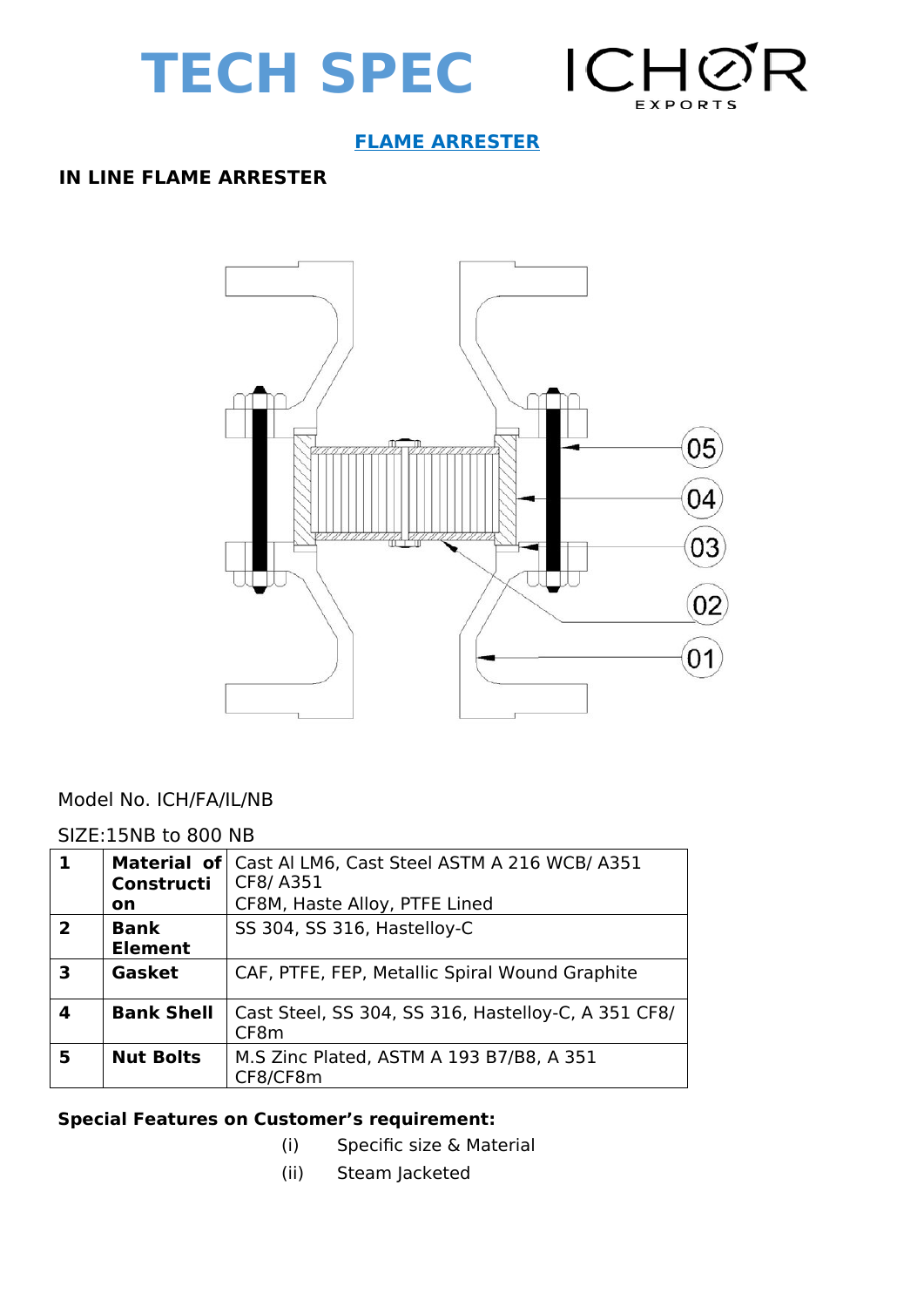



(iii) Temperature Sensor

We also manufacture flame arresters for service complying NACE Standards.

### **END OF LINE FLAME ARRESTER**



## Model No. ICH/FA/EL/NB

**Size:** 15NB to 800 NB

| Constructi<br><b>on</b>       | Material of Cast AI LM6, Cast Steel ASTM A 216 WCB/A351<br>CF8/A351<br>CF8M, Hastelloy, PTFE Lined |  |
|-------------------------------|----------------------------------------------------------------------------------------------------|--|
| <b>Bank</b><br><b>Element</b> | SS 304, SS 316, Hastelloy-C                                                                        |  |
| Gasket                        | CAF, PTFE, FEP, Metallic Spiral Wound Graphite                                                     |  |